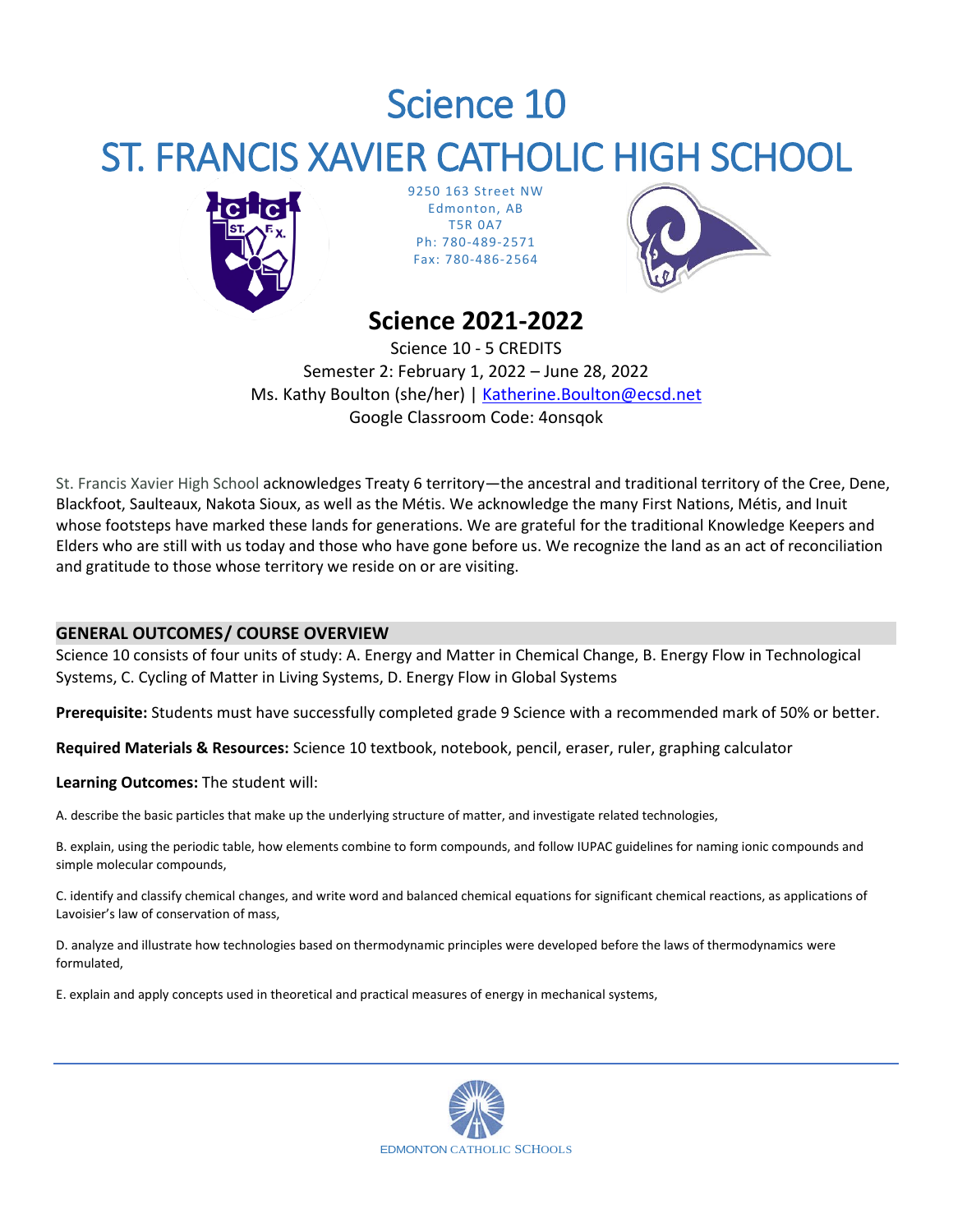F. apply the principles of energy conservation and thermodynamics to investigate, describe and predict efficiency of energy transformation in technological systems,

G. explain the relationship between developments in imaging technology and the current understanding of the cell,

H. describe the function of cell organelles and structures in a cell, in terms of life processes, and use models to explain these processes and their applications,

I. analyze plants as an example of a multicellular organism with specialized structures at the cellular, tissue and system levels,

J. describe how the relationships among input solar energy, output terrestrial energy and energy flow within the biosphere affect the lives of humans and other species,

K. analyze the relationships among net solar energy, global energy transfer processes—primarily radiation, convection and hydrologic cycle—and climate,

L. relate climate to the characteristics of the world's major biomes, and compare biomes in different regions of the world,

M. investigate and interpret the role of environmental factors on global energy transfer and climate change

#### **ASSESSMENT**

**A wide range of assessment information is used in the development of a student's final grade. At St. Francis Xavier High School, individualized assessments provide specific information regarding student progress and overall performance in class. Student assessment may vary from student to student to adapt for differences in student needs, learning styles, preferences, and paces. It should also be noted that not all assignments are used to determine the final grade, and that scale factors may have been used to determine the weight of individual assignments.**

#### **Topics and Course Weighting (% for each unit):**

| UNIT A: Energy and Matter in Chemical Change | 25% |
|----------------------------------------------|-----|
| UNIT B: Energy Flow in Technological Systems | 25% |
| UNIT C: Cycling of Matter in Living Systems  | 25% |
| UNIT D: Energy Flow in Global Systems        | 25% |

The student's grade will be calculated based on the following:

Unit Coursework: 30% Unit Exams: 70%

**Final Grade: School awarded mark: 90% / Division Common Summative Assessment: 10%**